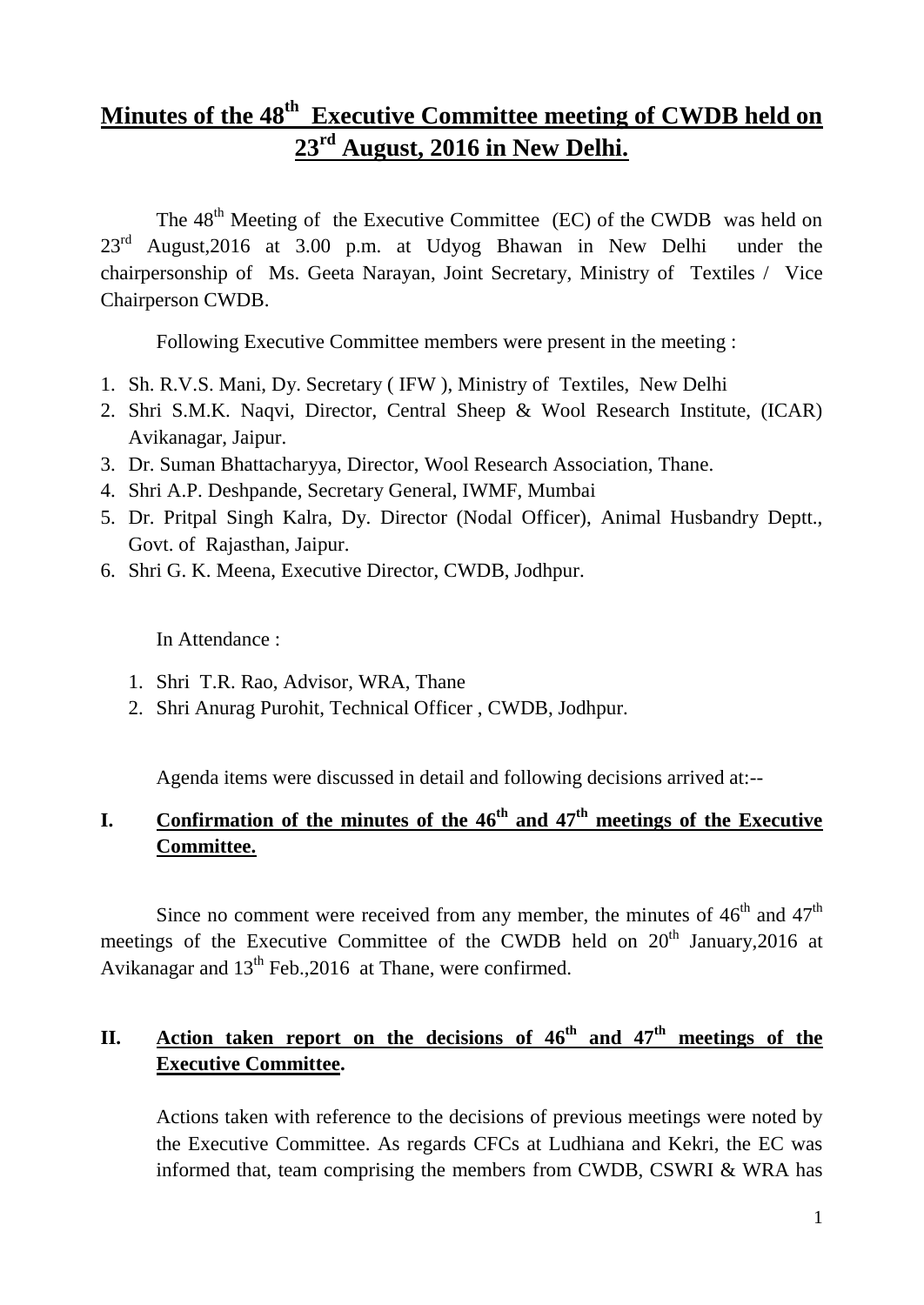visited both the Common Facility Centres and submitted the reports but these have not included steps that could be taken to utilize the machines. EC decided that the committee be asked to incorporate steps to be taken on best utilization of machines lying idle at both CFCs and finalize/ complete report at the earliest.

 The project of Ladakh Autonomous Hill Development Council, Leh would be continued under Sheep & Wool Improvement Scheme during the current year.

### **III. Discussion on Annual Plan 2016-17 and progress made under it by the CWDB upto 16th August,2016.**

ED, CWDB explained the progress made under implementation of Annual Plan 2016-17 of CWDB and informed that out of total received Plan fund of Rs. 5.98 crore, the Board has utilized Rs. 1.95 crore till date and proposed to utilize entire received fund by the end of Sept., 2016.

Dy. Secretary (IFW), MOT suggested for proper utilization of funds in time bound manner.

## **IV. Project proposals as recommended by 29 th meeting of the Project Committee of the Board held on 12th July,2016.**

The  $28<sup>th</sup>$  Project Committee meeting of the CWDB held on  $12<sup>th</sup>$  July, 2016 at Jodhpur considered and recommended some project proposals for consideration of the Executive Committee. Following new proposals were approved by the EC:-

A. Name of Scheme : Sheep & Wool Improvement Scheme (SWIS)

### **i. Name of Implementing Agency: - The Director, Animal Husbandry Department, Govt. of M.P., Bhopal (M.P.)**

|                | (Rs. in lakhs)        |                              |  |              |                          |  |  |  |
|----------------|-----------------------|------------------------------|--|--------------|--------------------------|--|--|--|
| S              | Components            | Approved by EC               |  | Total        | Decision of Executive    |  |  |  |
| N              |                       | $1^{\rm st}$<br>Unit<br>year |  | project Cost | Committee                |  |  |  |
|                |                       |                              |  | for 3 years  |                          |  |  |  |
|                | <b>Health Care</b>    | $0.64$ Lakh<br>11.52         |  | 34.56        | The EC approved the      |  |  |  |
|                | $@$ Rs 18/- per sheep | Sheep per                    |  |              | project to benefit 0.64  |  |  |  |
|                |                       | year                         |  |              | sheep of M.P.<br>lakhs   |  |  |  |
| $\overline{2}$ | Breed Improvement-    | 400 Stud<br>20.00            |  | 20.00        | State with strengthening |  |  |  |
|                | Distribution of good  | Rams                         |  |              | of one sheep breeding    |  |  |  |
|                | quality breedable     |                              |  |              | farm and distribution of |  |  |  |
|                | Rams @ Rs 5,000/-     |                              |  |              | 400<br>quality<br>good   |  |  |  |
|                | per Ram               |                              |  |              | breedable rams<br>with   |  |  |  |

- Project area : Shivpuri (MP)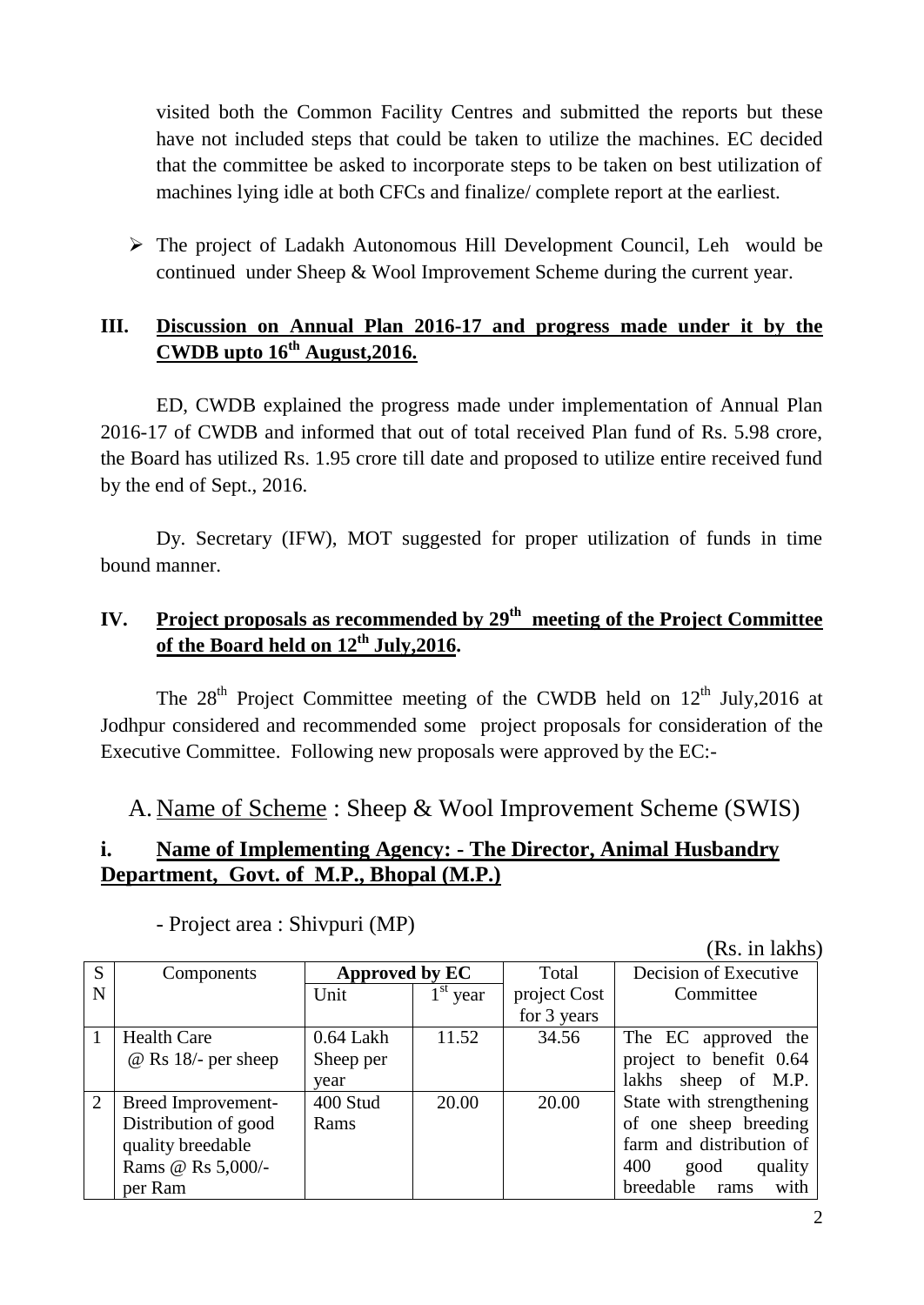| Strengthening of sheep | 1 farm      | 20.00 | 20.00 | total grant of Rs. 54.72 |
|------------------------|-------------|-------|-------|--------------------------|
| breeding farm @ Rs.    |             |       |       | lakhs during current FY  |
| 20.00 Lakh per farm    |             |       |       | 2016-17.                 |
| Overhead Expenditure   | $0.64$ lakh | 3.20  | 9.60  |                          |
| $\omega$ 5/- per sheep | Sheep per   |       |       |                          |
|                        | year        |       |       |                          |
| Total                  |             | 54.72 | 84.16 |                          |

#### **ii. Name of Implementing Agency: - The Director Animal Husbandry Department, Govt. of Rajasthan, Jaipur.**

Project Area : Jodhpur and Bikaner

(Rs. in lakhs)

| S              | Components          | Approved by EC |                                 | Total    | Decision of Executive Committee       |
|----------------|---------------------|----------------|---------------------------------|----------|---------------------------------------|
| N <sub>o</sub> |                     | Unit           | $\overline{1}^{\text{st}}$ year | project  |                                       |
|                |                     |                |                                 | Cost for |                                       |
|                |                     |                |                                 | 3 years  |                                       |
| $\mathbf{1}$   | <b>Health Care</b>  | 10 lakhs       | 180.00                          | 540.00   | The EC approved the project to        |
|                | @ Rs 18/- per       | Sheep per      |                                 |          | benefit 10 lakhs sheep of Jodhpur and |
|                | sheep               | year           |                                 |          | Bikaner division against the proposal |
| $\overline{2}$ | Overhead            | 10 lakh        | 50.00                           | 150.00   | of total 20 lakhs with coverage of    |
|                | Expenditure @       | Sheep per      |                                 |          | 10% i.e. one lakh sheep under 'Feed   |
|                | Rs. $5/-$ per sheep | year           |                                 |          | Supplement' component with total      |
| 3              | Feed                | One lakh       | 270.00                          | 810.00   | grant of Rs. 500 lakhs during current |
|                | Supplement to       | eligible       |                                 |          | FY 2016-17. It was also decided to    |
|                | debilitated/weak    | sheep          |                                 |          | get an undertaking from IA that there |
|                | /pregnant sheep     | annually       |                                 |          | duplicity of the<br>would be no       |
|                | @ Rs 3/- per        |                |                                 |          | beneficiaries during implementation   |
|                | sheep per day       |                |                                 |          | of the project.                       |
|                | for 90 days         |                |                                 |          |                                       |
|                | Total               |                | 500.00                          | 1500.00  |                                       |

### **iii. Name of Implementing Agency: - The H.P. State Cooperative Wool Procurement and Marketing Federation Ltd, Shimla (HP).**

Project areas : Mandi, Lahaul & Spiti and also left out sheep of Kullu & Chamba

(Rs. in lakhs)

|                | (IX5. III IANIIS <i>)</i>  |                |                 |              |                               |  |  |  |  |
|----------------|----------------------------|----------------|-----------------|--------------|-------------------------------|--|--|--|--|
| S              | Components                 | Approved by EC |                 | Total        | Decision of Executive         |  |  |  |  |
| N              |                            | Unit           | 1 <sup>st</sup> | project Cost | Committee                     |  |  |  |  |
|                |                            |                | year            | for 3 years  |                               |  |  |  |  |
|                | <b>Health Care</b>         | 2.00 Lakh      | 36.00           | 108.00       | EC<br>The<br>approved<br>the  |  |  |  |  |
|                | $\omega$ Rs 18/- per sheep | Sheep per      |                 |              | project to benefit 2 lakhs    |  |  |  |  |
|                |                            | year           |                 |              | sheep of H.P. State<br>new    |  |  |  |  |
| $\overline{2}$ | Breed Improvement-         | 400 Ram per    | 20.00           | 60.00        | with total grant of Rs. 66    |  |  |  |  |
|                | Distribution of Ram        | year $(400X3)$ |                 |              | lakhs during FY 2016-17       |  |  |  |  |
|                | @ Rs 5000/- per Ram        |                |                 |              | including distribution of 400 |  |  |  |  |
| 3              | Overhead Expenditure       | 2.00 lakh      | 10.00           | 30.00        | good quality breedable rams   |  |  |  |  |
|                | $@ 5/-$ per sheep          | Sheep per      |                 |              | under Breed Improvement.      |  |  |  |  |
|                |                            | year           |                 |              |                               |  |  |  |  |
|                | Total                      |                | 66.00           | 198.00       |                               |  |  |  |  |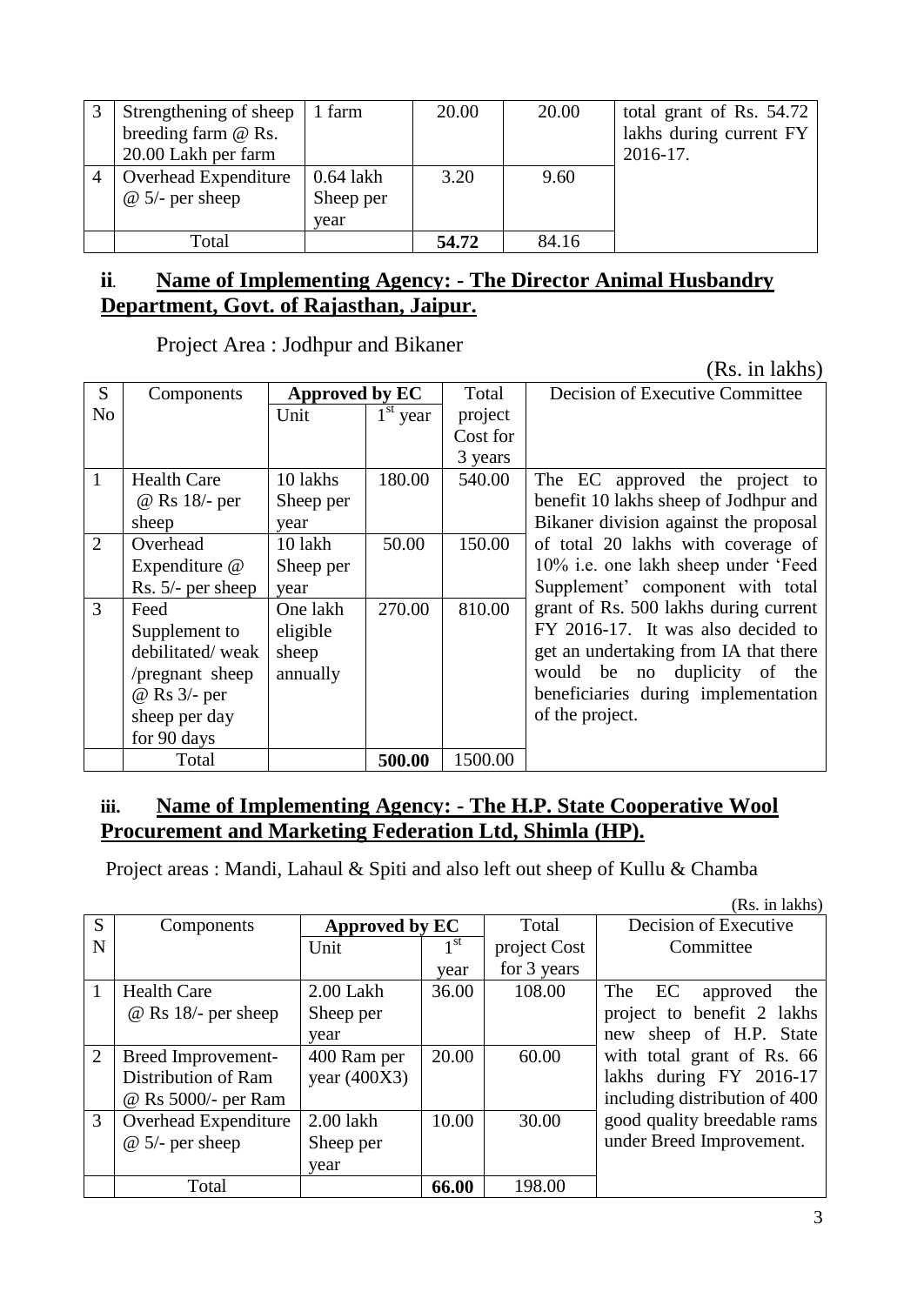### **iv. Name of Implementing Agency: - Punyashloka Ahilyadevi Maharashtra Mendhi Va Sheli Vikas Mahamandal Ltd Pune.**

|                | (10.111100)                |                |              |          |                                   |  |  |  |
|----------------|----------------------------|----------------|--------------|----------|-----------------------------------|--|--|--|
| S              | Components                 | Approved by EC |              | Total    | Decision of Executive             |  |  |  |
| N <sub>o</sub> |                            | Unit           | $1^{\rm st}$ | project  | Committee                         |  |  |  |
|                |                            |                | year         | Cost for |                                   |  |  |  |
|                |                            |                |              | 3 years  |                                   |  |  |  |
|                | <b>Health Care</b>         | 3.00 Lakh      | 54.00        | 162.00   | The EC approved the project to    |  |  |  |
|                | $\omega$ Rs 18/- per sheep | Sheep per      |              |          | benefit 3 lakhs new sheep of      |  |  |  |
|                |                            | year           |              |          | Maharashtra State with total      |  |  |  |
| 2              | Breed Improvement-         | 500 Ram        | 25.00        | 25.00    | grant of Rs. 94 lakhs during      |  |  |  |
|                | Distribution of Ram @      | per year       |              |          | 2016-17<br><b>FY</b><br>including |  |  |  |
|                | $Rs 5000/-$ per Ram        |                |              |          | 500<br>distribution of<br>good    |  |  |  |
| 3              | Overhead Expenditure       | 3.00 lakh      | 15.00        | 45.00    | quality breedable rams under      |  |  |  |
|                | $@ 5/-$ per sheep          | Sheep per      |              |          | Breed Improvement.                |  |  |  |
|                |                            | year           |              |          |                                   |  |  |  |
|                | Total                      |                | 94.00        | 232.00   |                                   |  |  |  |

Project areas : Ahmednagar, Nashik, Dhule, Pune, Solapur, Sangali districts (Rs. in lakhs)

# B. : Quality Processing of Wool Scheme (Q&P)

|           |              |                 |                        | (Rs. in lakhs)                         |
|-----------|--------------|-----------------|------------------------|----------------------------------------|
| <b>SN</b> | of<br>Name   | Project cost as | Project                | Decision of Executive Committee        |
|           | Implementing | project<br>per  | approved<br>by         |                                        |
|           | Agency       | proposal        | <b>EC</b> meeting      |                                        |
|           | District     | 30 lakhs (25    | Maximum grant          | The EC approved the project to         |
|           | Sheep        | lakhs for cost  | upto $\mathbf{Rs.}$ 25 | procure 10 Sheep<br>Shearing           |
|           | Husbandry    | of 10 sheep     | lakhs for              | Machines with grant upto Rs. 25        |
|           | Officer.     | shearing        | procurement of         | cost basis<br>lakhs<br>(actual)<br>for |
|           | Ladakh       | machines $& 5$  | 10 sheep               | procurement of machineries with        |
|           | Autonomous   | lakhs for       | shearing               | spare parts). Proposal for training to |
|           | Hill         | training to     | machines @ Rs.         | local youths for sheep shearing has    |
|           | Development  | wool shearers)  | 2.5 lakhs per          | deferred and may be considered         |
|           | Council, Leh |                 | machine (actual        | under<br><b>HRD</b><br>scheme<br>after |
|           |              |                 | expenses basis)        | procurement.                           |

# C. : Human Resource Development & Promotional Activity (HRD)

 $(Rs$  in lakhs)

|   |                    |                    |                   | ANS. III IUNIIS                      |
|---|--------------------|--------------------|-------------------|--------------------------------------|
| S | Name               | of Project cost as | <b>Project</b>    | Decision of Executive Committee      |
| N | Implementing       | project<br>per     | approved<br>by    |                                      |
|   | Agency             | proposal           | <b>EC</b> meeting |                                      |
|   | District<br>Sheep  | Rs. 25.08 lakhs    | 12.54<br>Rs.      | The EC approved the project for one  |
|   | Husbandry          | for 2 units $@$    | lakhs for one     | Short Term Training Course in        |
|   | Ladakh<br>Officer. | Rs. 12.54 lakhs    | Short<br>Term     | woollen products manufacturing and   |
|   | Autonomous Hill    | each               | Training          | designing $@$ Rs. 12.54 lakhs per    |
|   | Development        |                    | Courses<br>in     | centre as per prescribed norms under |
|   | Council, Leh       |                    | woollen           | HRD scheme for value addition of     |
|   |                    |                    | products          | pashmina wool in Leh.                |
|   |                    |                    | manufacturing     |                                      |
|   |                    |                    | and designing     |                                      |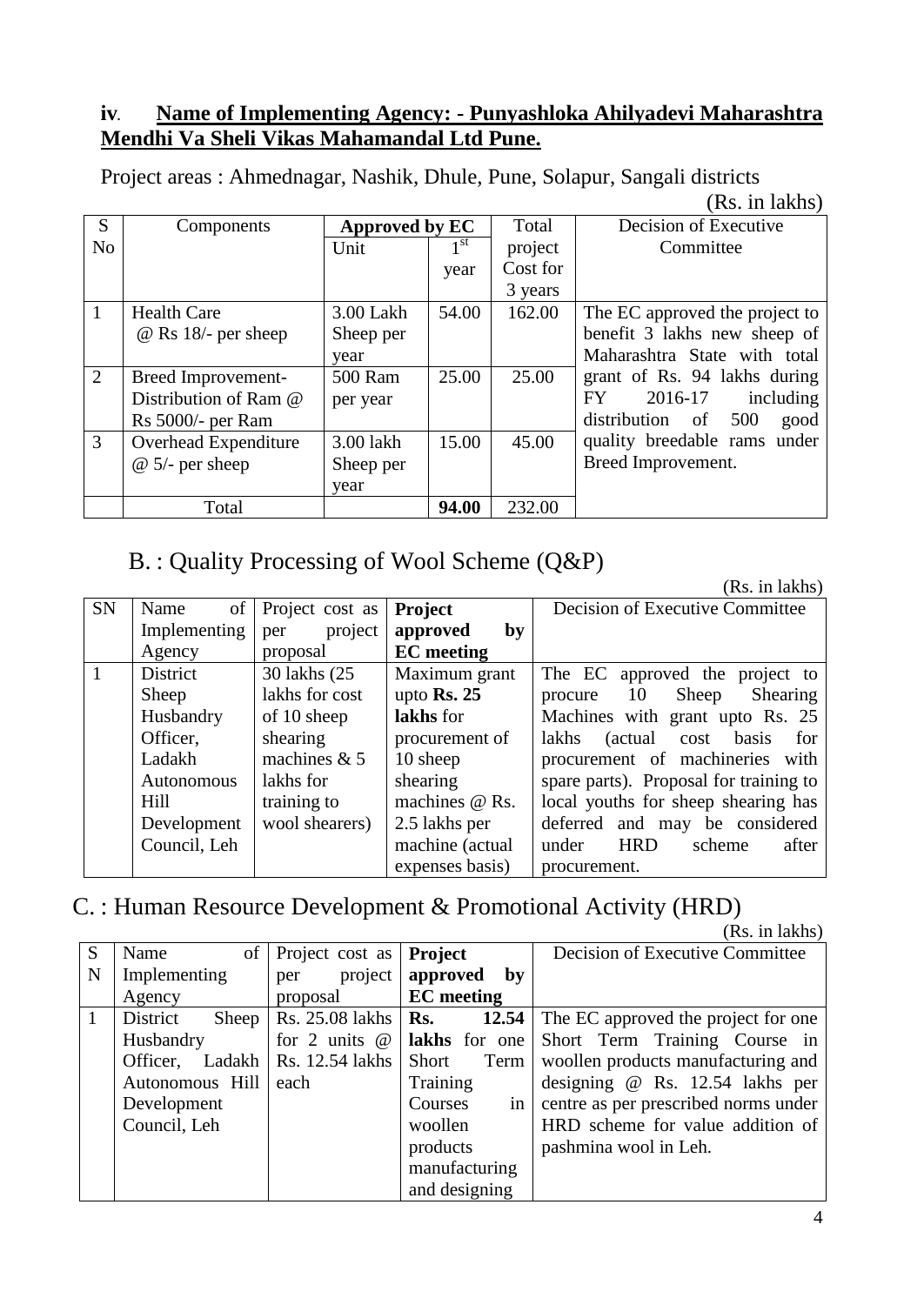| $\overline{2}$  | Uttarakhand<br>Sheep & Wool<br>Development<br>Board, Dehradun          | $(i)$ Rs. 2.90 for<br>training $&$ (ii)<br>Rs. 17.40 lakhs<br>for monthly<br>emoluments to<br>58 sheep<br>shearers @<br>$6,000$ /- pm for<br>5 months) | <b>Upto Rs. 2.90</b><br>lakhs for<br>training to 58<br>wool shearers/<br>graders $@$ Rs.<br>$5,000$ /-trainee<br>including all<br>expenses                                                                       | The EC approved the project only<br>one proposal for providing training<br>to 58 educated sheep breeders @ Rs.<br>5,000/- trainee with grant upto Rs.<br>2.90 lakhs on actual expenditure<br>basis.                                                                                                                                                                                                                           |
|-----------------|------------------------------------------------------------------------|--------------------------------------------------------------------------------------------------------------------------------------------------------|------------------------------------------------------------------------------------------------------------------------------------------------------------------------------------------------------------------|-------------------------------------------------------------------------------------------------------------------------------------------------------------------------------------------------------------------------------------------------------------------------------------------------------------------------------------------------------------------------------------------------------------------------------|
| 3               | Uttarakhand<br>Sheep & Wool<br>Development<br>Board, Dehradun          | $(i)$ Rs. 2 lakhs<br>for organizing<br>workshop to<br>motivate 100<br>shepherds $\&$<br>$(ii)$ Rs. 3.50<br>lakhs for 10<br>Sheep Shows                 | <b>Upto Rs. 5.50</b><br>lakhs<br>(Rs. 2 lakhs for<br>one Workshop<br>& Rs. 3.50<br>lakhs for 10<br>Sheep shows to<br>aware<br>shepherds<br>about latest<br>techniques of<br>sheep<br>management<br>by experts. ) | The EC approved both the proposals<br>for organizing one workshop at<br>Dehradun with financial assistance<br>upto Rs. 2 lakhs against actual<br>basis for welfare<br>expenses<br>of<br>shepherds and 10 Sheep shows and<br>Health Camps<br>(medicines, price<br>distribution, transportation) @ Rs.<br>0.35 lakhs per event for improved<br>breed of sheep/rams and quality of<br>wool.                                      |
| 4.              | Director, Animal<br>Husbandry<br>Deptt., Govt. of<br>Rajasthan, Jaipur | Training to 30<br>farmers per<br>batch for 6<br>days duration.<br>(30 farmers X<br>6 days X Rs.<br>200 per day)<br>24 camps.                           | <b>Upto Rs. 8.64</b><br>lakhs<br>Total 24 camps<br>@ Rs. 0.36<br>lakh                                                                                                                                            | The EC<br>approved the<br>training<br>project for shepherds under HRD<br>for breeding techniques,<br>scheme<br>controlling,<br>vaccination,<br>disease<br>treatment, shearing by machines etc.<br>at Departmental Training Centres<br>/Institute with financial assistance<br>upto Rs. 8.64 lakhs on actual<br>expenditure basis during 2016-17.<br>Total 24 camps @ Rs. 0.36 lakh (30<br>farmers X 6 days X Rs. 200 per day) |
| $5\overline{)}$ | Director, Animal<br>Husbandry<br>Deptt., Govt. of<br>Rajasthan, Jaipur | Rs. 14.40 lakhs<br>$(24 \text{ visits } @$<br>Rs. 60,000/-<br>exposure visit<br>for sheep<br>breeders to<br>reputed<br>institutions.                   | <b>Rs. 6.00 lakhs</b><br>for only 10<br>exposure visits                                                                                                                                                          | The EC approved the project of 10<br>exposure visits for progressive<br>shepherds in the batches of 25-30<br>farmers for 3-4 days duration to<br>reputed institutions like: CSWRI,<br>Central<br>Sheep Breeding Farm;<br>Hissar & Veterinary Universities<br>etc. @ Rs. 0.60 lakh per visit under<br>HRD scheme during FY 2016-17.                                                                                            |

- $\triangleright$  It was informed that funding for the ongoing projects would get governed by any changes\ modifications that may come by in the relevant scheme in the years 2017-18, 2018-19 and 2019-20.
- > The EC directed that the projects approved have to be DBT compliant.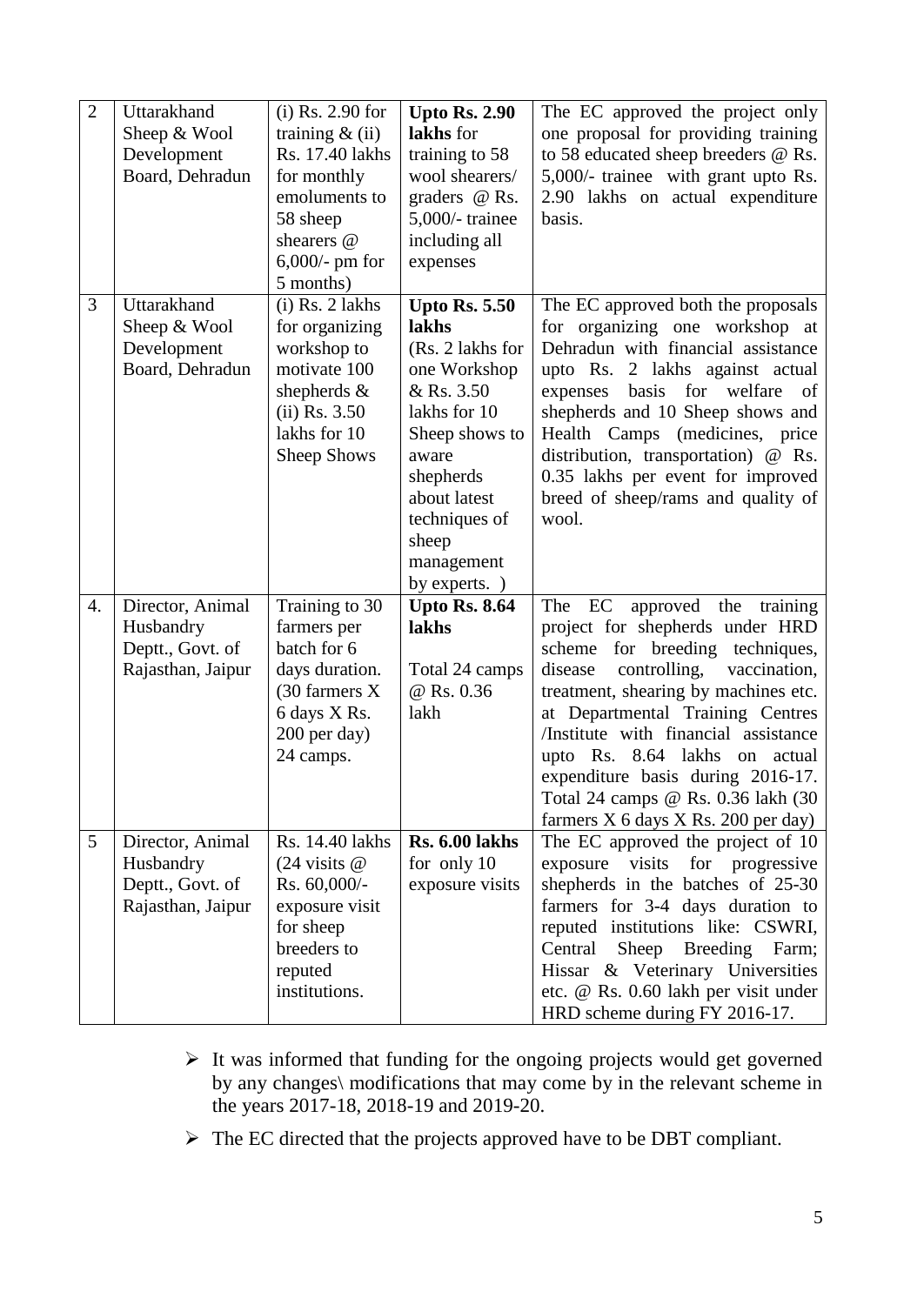### **5. To revise project costs of two R&D projects being implemented by Wool Research Association, Thane**

ED, CWDB informed that the  $46<sup>th</sup>$  Executive Committee has approved revised costs of two ongoing R&D projects of Wool Research Association excluding salary component for the remaining period of the project duration as well as continuation of project during  $12^{th}$  Plan period.

On circulating the minutes of above EC meeting, the Wool Research Association pointed out that the revised cost works out to Rs. 44,16,807/-, in reality under one R&D project for Design & Development of Indian Wool and requested for modifying the sanction order as well as project cost. This calculating mistake was occurred due to wrong (double) deduction of unspent balance amount of Rs. 8.30 lakhs.

After detail discussion, the Executive Committee agreed to revise the cost of the R&D projects of WRA occurred due to wrong calculation and directed to complete the projects latest by March,2017, as under:

| <b>R&amp;D</b> Project proposal for                                                                                                                                                                                         | <b>Project</b>                                    | <b>Fund</b>   | <b>Expend</b>                           | <b>Revised</b>                            | <b>Funds</b> | Remaining                                                                |
|-----------------------------------------------------------------------------------------------------------------------------------------------------------------------------------------------------------------------------|---------------------------------------------------|---------------|-----------------------------------------|-------------------------------------------|--------------|--------------------------------------------------------------------------|
|                                                                                                                                                                                                                             | Cost<br>$\overline{\phantom{m}}$                  | under         | iture                                   | Cost                                      | released     | grant under                                                              |
|                                                                                                                                                                                                                             | Original                                          | <b>Salary</b> | made                                    |                                           | to           | revised cost                                                             |
|                                                                                                                                                                                                                             | (for<br>$\overline{2}$                            | (Original)    | by                                      |                                           | <b>WRA</b>   |                                                                          |
|                                                                                                                                                                                                                             | years)                                            |               | WRA                                     |                                           | in 2014      |                                                                          |
| A. Design & Development of                                                                                                                                                                                                  | 52.75                                             | 15.48         | 9.56                                    | 44.17                                     | 17.88        | 26.29                                                                    |
| wool based<br>Indian<br>smart<br>having<br>textiles<br>thermoregulatory<br>properties<br>using phase change material<br>(PCM).                                                                                              | $(1st$ year<br>salary<br>7.20)                    |               | $(1st$ year<br>salary<br>7.20)          | $(2nd$ year<br>salary<br>Nil)             |              | (17.99)<br>$\pm$<br>8.30<br>as<br>unspent<br>balance<br>fund)            |
| <b>B.</b> Use of Indian wool in<br>of<br>development<br>technical<br>textiles like nonwoven mesh<br>for moisture<br>management,<br>filtration<br>fabrics,<br>wipe,<br>insulating mats, roof-lines,<br>sport shoe liner etc. | 47.14<br>$(1^{\rm st}$<br>year<br>salary<br>9.60) | 20.64         | 12.54<br>$(1st$ year<br>salary<br>9.60) | 37.85<br>$(2^{nd}$ year<br>salary<br>Nil) | 12.04        | 25.31<br>(25.81)<br>0.50<br>as<br>excess<br>expenditure/<br>utilization) |

(Rs. in lakhs)